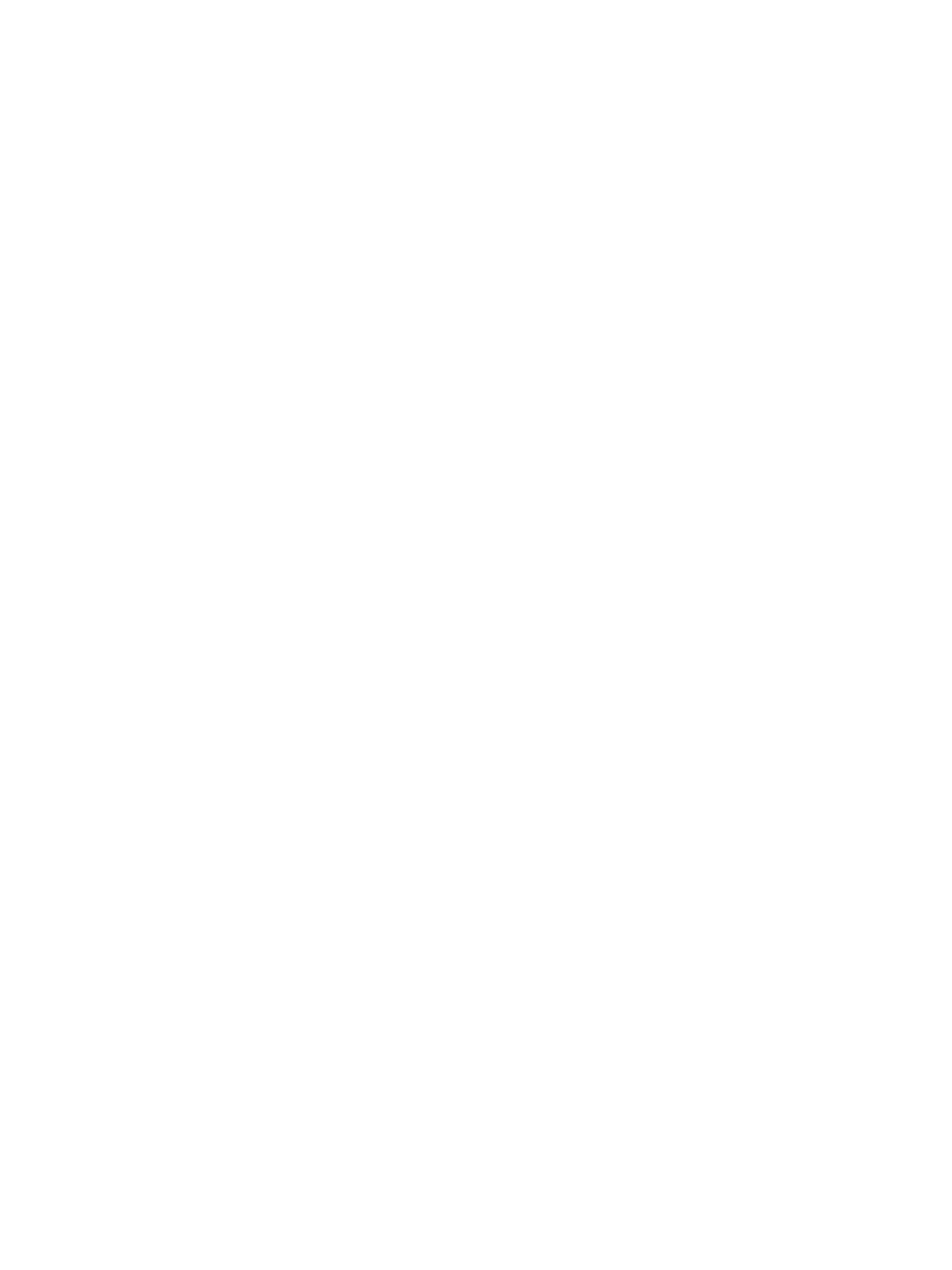# **Table of contents**

| 1              | <b>About this documentation</b>     |                |
|----------------|-------------------------------------|----------------|
| $\overline{2}$ | <b>AMS System overview</b>          | 5              |
| 3              | <b>Installation</b>                 | 6              |
| 3.1            | System requirements                 | 6              |
| 3.2            | Installing the server               | $\overline{7}$ |
| 3.3            | Deactivate the firewall             | 9              |
| 3.4            | Installing client workstations      | 9              |
| 3.5            | Checking if the system is installed | 12             |
| 3.6            | Using custom certificates           | 12             |
| 3.6.1          | Preconditions                       | 12             |
| 3.6.2          | Using custom certificates           | 13             |
| 3.7            | Troubleshooting                     | 16             |
| 3.8            | Updating the system                 | 16             |
| 3.9            | Uninstalling                        | 19             |
| 4              | <b>Technical data</b>               | 21             |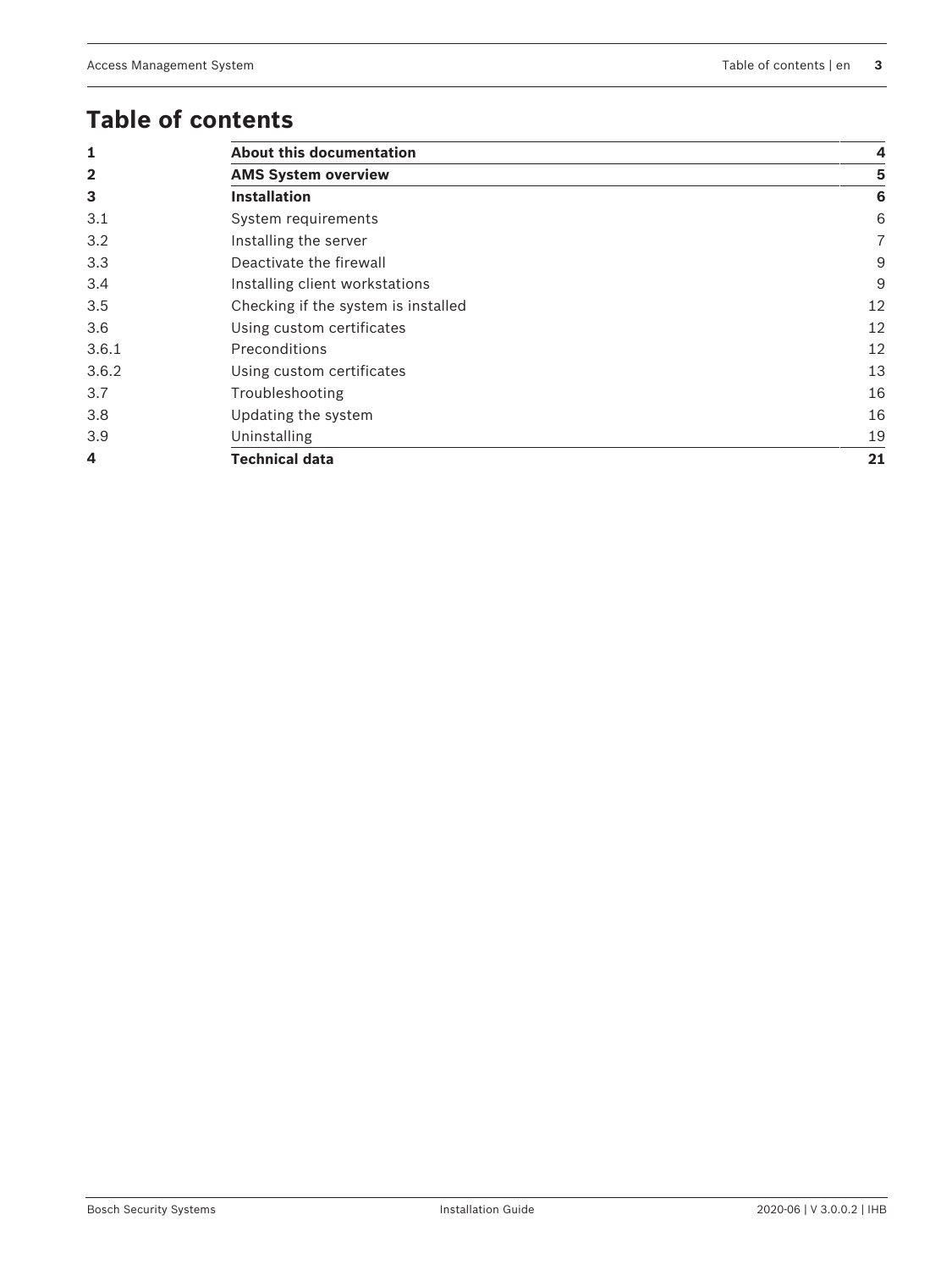# **1 About this documentation**

This is the main installation manual for the Access Management System.

#### **Related documentation**

The following are documented separately:

- The configuration and operation of AMS and its auxiliary programs.
- The operation of AMS Map View.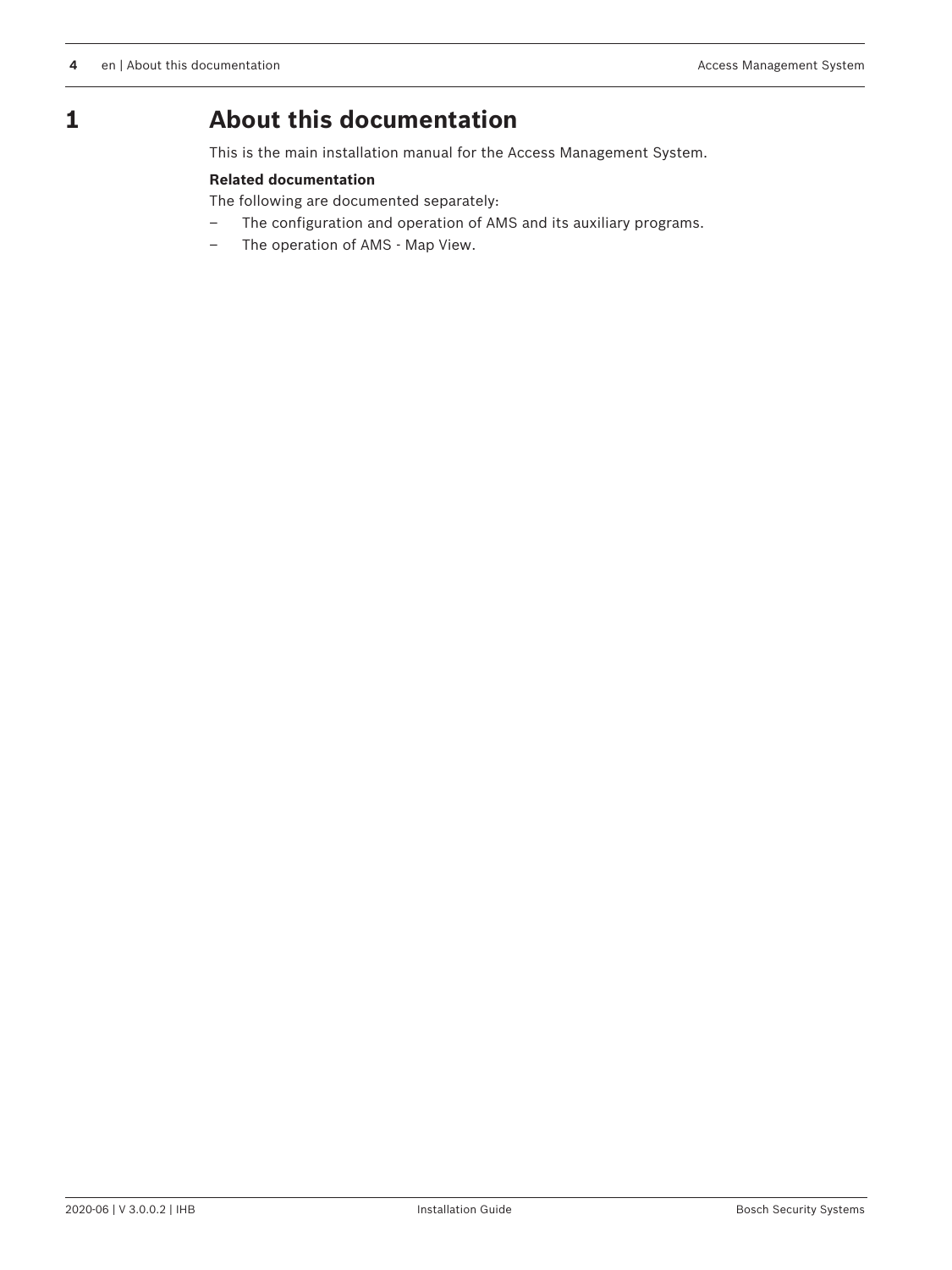# **2 AMS System overview**

Access Management System is a powerful, pure access control system, which performs solo or in concert with BVMS, the Bosch flagship video management system.

Its power stems from its unique balance of leading-edge and proven technologies:

- Designed for usability: practical user interface with drag-and-drop Map View, and streamlined biometric enrollment dialogs.
- Designed for data security: supporting the latest standards (EU-GDPR 2018), operating systems, databases and encrypted system interfaces.
- Designed for resilience: middle-layer main access controllers provide automatic failover and replenishment of local access controllers in case of network failure.
- Designed for the future: regular updates and a pipeline full of innovative enhancements.
- Designed for scalability: offering low to high entry levels.
- Designed for interoperability: RESTful APIs, with interfaces to Bosch video management, event handling and specialized partner solutions.
- Designed for investment-protection: allowing you to build on, but boost the efficiency of, your installed access-control hardware.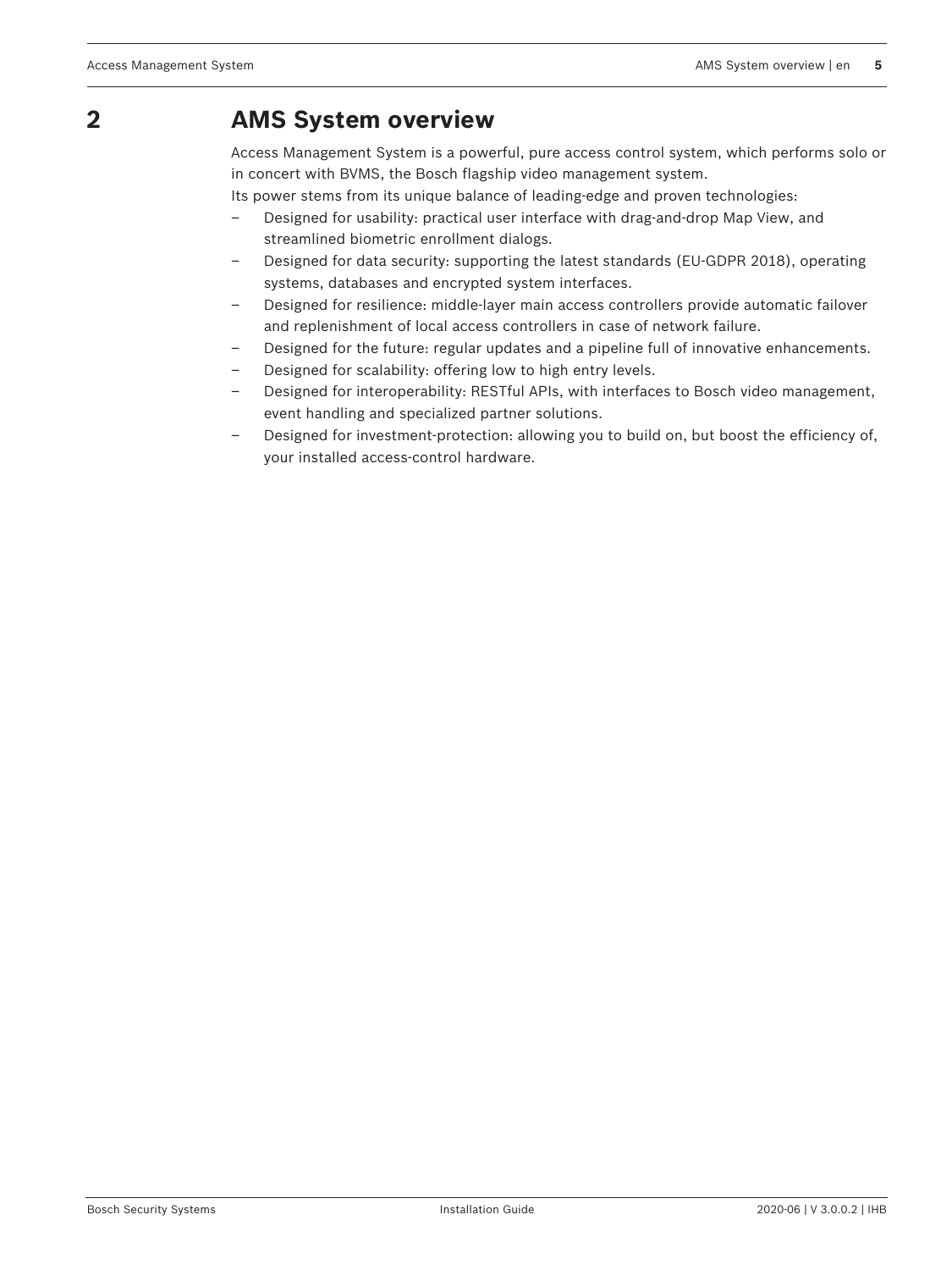# **3 Installation**

#### **Overall procedure**

The installation of the system consists of two separate installers: the server and the client. The overall order of installation is as follows:

- 1. Check the system requirements.
- 2. Before installing any client workstations:
- Install the software on the server and verify correct installation.
- On the server, create one or more workstation authorizations for the client workstations, and adapt the firewall settings to allow client-server connections.
- 3. Install the HTTPS Certificate on each client machine.
- 4. Install the clients.

#### **Refer to**

- $\mathcal{L}_{\mathcal{A}}$ Importing the HTTPS certificate, page 10
- Checking if the system is installed, page 12

# **3.1 System requirements**

#### **Minimum technical requirements for an AMS server**

| Server                                                                                                                               |             |                                                                                                                                                                                                                                                                                                                                                                                                                                                         |  |
|--------------------------------------------------------------------------------------------------------------------------------------|-------------|---------------------------------------------------------------------------------------------------------------------------------------------------------------------------------------------------------------------------------------------------------------------------------------------------------------------------------------------------------------------------------------------------------------------------------------------------------|--|
| Supported operating<br>systems.<br>Installations on other<br>operating systems may<br>succeed, but are entirely<br>without warranty. | -<br>-<br>— | Windows Server 2016 (64 bit, Standard, Datacenter)<br>Windows 10, version 1809 (LTSC)<br>Ensure that the latest software updates are installed.<br><b>Note:</b> The default database delivered with this system is<br>SQL Server 2017 Express edition with advanced services                                                                                                                                                                            |  |
| Minimum hardware<br>requirements                                                                                                     | —<br>-      | Intel i5 processor with at least 4 physical cores<br>8 GB RAM (32 GB recommended)<br>200 GB of free hard disk space (SSD disks<br>recommended)<br>Graphics adapter with<br>256 MB RAM<br>A resolution of 1280x1024 (Use the graphic<br>resolution recommended for the client if you wish to<br>run the Map View client on the AMS server).<br>At least 32 k colors<br>1 Gbit/s Ethernet card<br>A free USB port or network share for installation files |  |

#### **Minimum technical requirements for an AMS client**

| <b>Client, including the Map View client</b> |  |                                                                                           |
|----------------------------------------------|--|-------------------------------------------------------------------------------------------|
| Supported operating<br>systems.              |  | Windows 10, version 1809 (LTSC)<br>Ensure that the latest software updates are installed. |
|                                              |  |                                                                                           |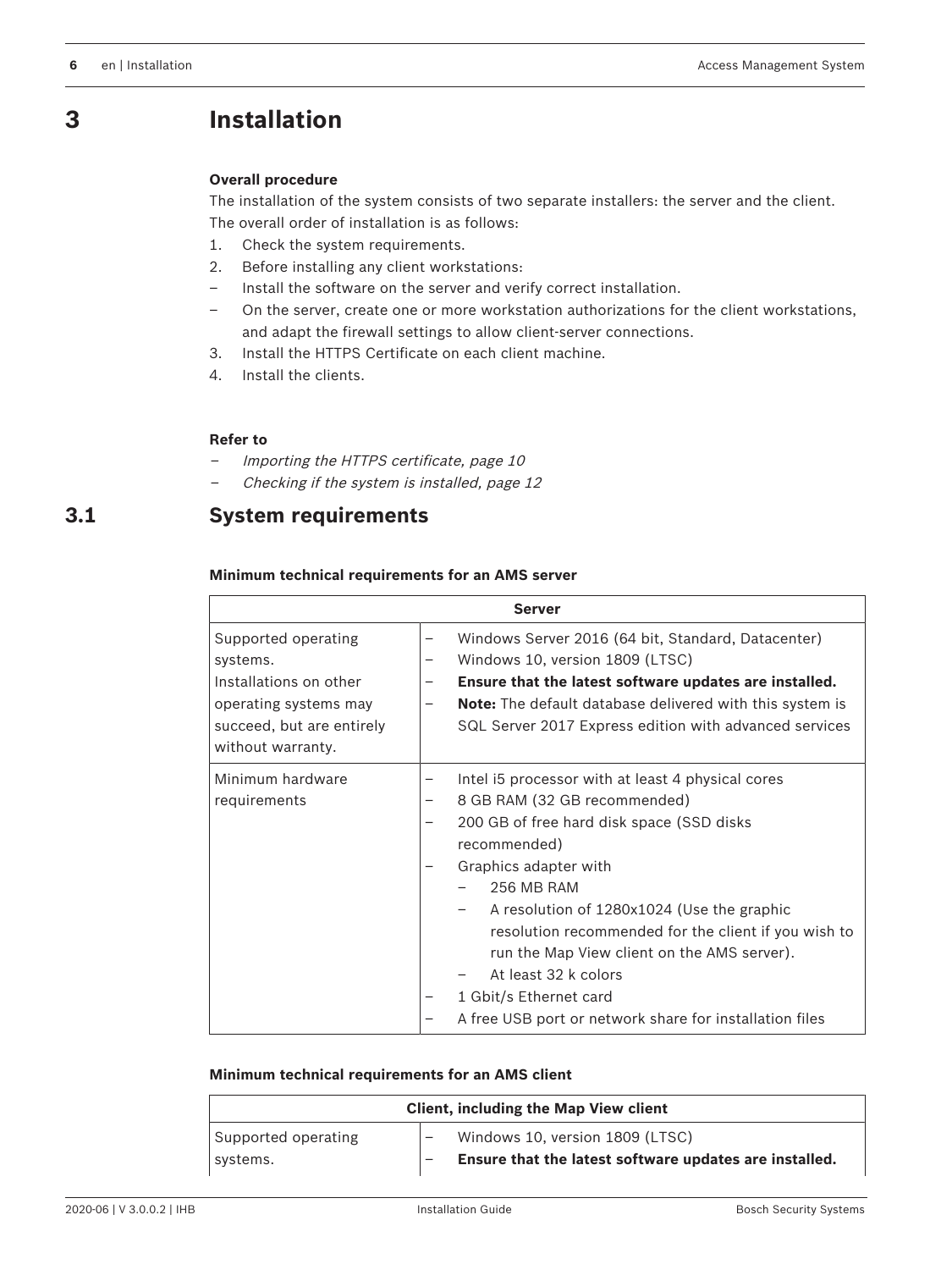| <b>Client, including the Map View client</b>                                                      |                                                                                                                                                                                                                                                                                                                                                                                                                                              |  |  |
|---------------------------------------------------------------------------------------------------|----------------------------------------------------------------------------------------------------------------------------------------------------------------------------------------------------------------------------------------------------------------------------------------------------------------------------------------------------------------------------------------------------------------------------------------------|--|--|
| Installations on other<br>operating systems may<br>succeed, but are entirely<br>without warranty. |                                                                                                                                                                                                                                                                                                                                                                                                                                              |  |  |
| Minimum hardware<br>requirements                                                                  | Intel i5 or higher<br>-<br>8 GB RAM (16 GB recommended)<br>-<br>20 GB of free hard disk space<br>-<br>Graphics adapter<br>-<br>256 MB RAM<br>To use the AMS Dialog manager, a resolution of<br>1280x1024 is sufficient.<br>For AMS Map view, a resolution of 1920x1080 (Full<br>HD) is required.<br>At least 32 k colors<br>Direct $X^{\circledast}$ 11<br>1 Gbit/s Ethernet card<br>A free USB port or network share for installation files |  |  |

#### **Minimum technical requirements for an additional MAC**

| <b>MAC</b> server                                                                                                                    |                                                                                                                                                                                                                |  |  |  |
|--------------------------------------------------------------------------------------------------------------------------------------|----------------------------------------------------------------------------------------------------------------------------------------------------------------------------------------------------------------|--|--|--|
| Supported operating<br>systems.<br>Installations on other<br>operating systems may<br>succeed, but are entirely<br>without warranty. | Windows Server 2016 (64 bit, Standard, Datacenter)<br>Windows 10, version 1809 (LTSC)<br>-<br>Ensure that the latest software updates are installed.                                                           |  |  |  |
| Minimum hardware<br>requirements                                                                                                     | Intel i5 or higher<br>8 GB RAM (16 GB recommended)<br>-<br>20 GB of free hard disk space<br>Graphics adapter with<br>256 MB RAM<br>A resolution of 1280x1024<br>At least 32 k colors<br>1 Gbit/s Ethernet card |  |  |  |

# **3.2 Installing the server**

#### **Before you begin**

- 1. Ensure that the hostname of the intended server machine conforms to the rules specified in the notice box below.
- 2. Ensure that the system is not already installed (see **Checking if the system is installed**).
- 3. Copy the installation package onto your server machine.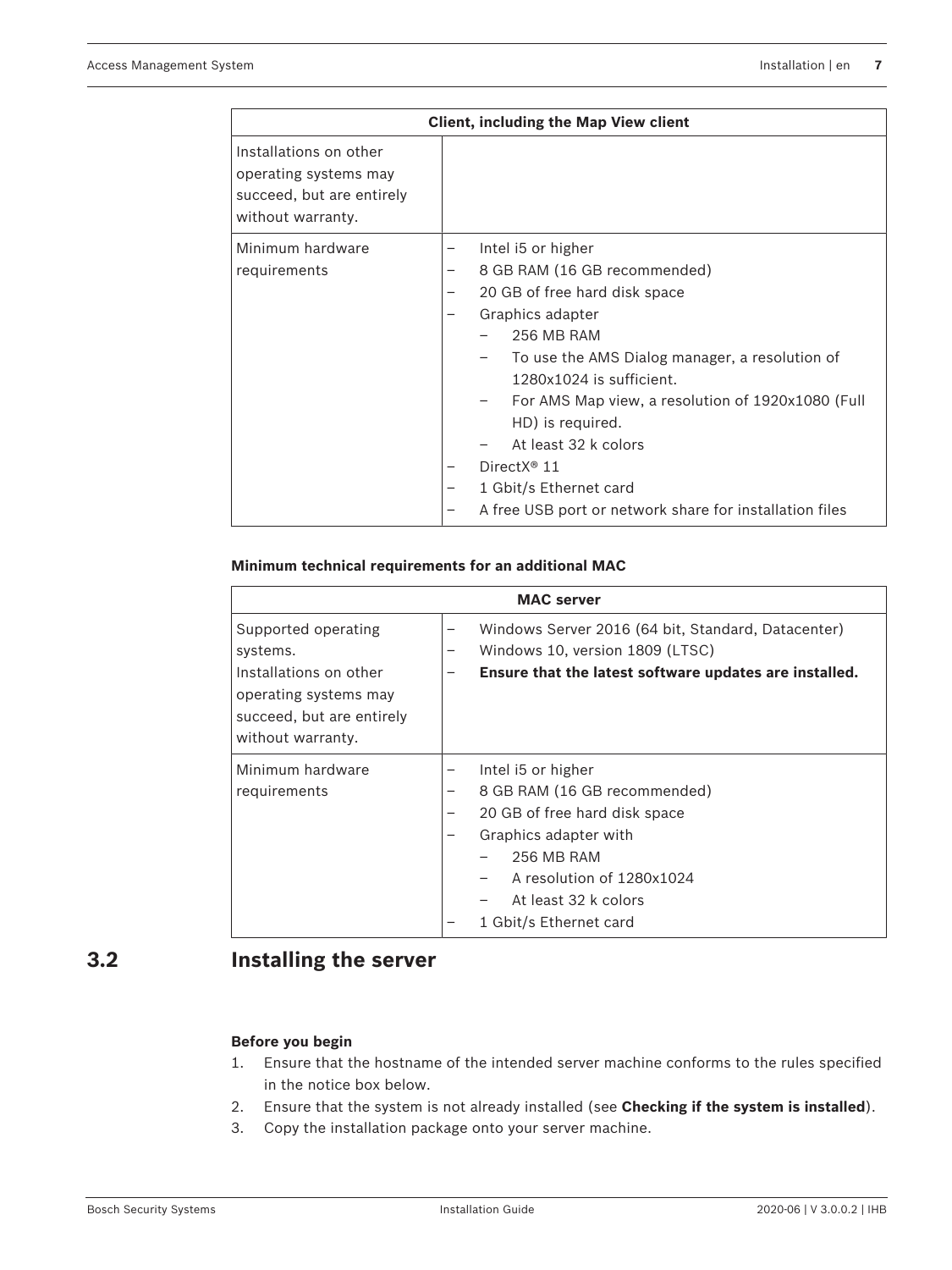#### **Notice!**

NETBIOS conventions for computer names apply, for example:

- The name is no longer than 15 characters,
- The name does **not** start with a digit [0-9].
- The name has only Latin characters, without diacritic marks.
- For details, see: *https://support.microsoft.com/en-us/help/909264/naming-*

*conventions-in-active-directory-for-computers-domains-sites-and*

#### **Start the server installation**

- 1. Double-click the software installation package.
- 2. Double-click **Server**.
- 3. Right-click **AMS Server Setup.exe** and select **Run as administrator** from the context menu.
- The installation preparation wizard opens. Follow the installation preparation wizard.
- 4. Select the required components to be installed and click **Next>**.
- Depending on what is already installed, the wizard presents a list of the software that it will install:
- If there are any non-mandatory components that you do not require, cancel their selections at this point.
- 5. Read the **End User License Agreement** and click **Accept** to continue. If you do not agree, click **Decline** to abort the installation.
- 6. Enter the SQL Database Server configuration data.
- SQL Database Server configuration data:
	- SQL Server: The host name where the SQL Server instance will run. Use the local machine.
	- SQL instance: The SQL instance name
	- AMS database: The name of the database
	- SQL user name: The SQL login
- 7. Click **Next>**.
- 8. If the default installation path for the server is acceptable, click **Next>**. If you wish to select a different installation path (local drives only), click **Browse**.
- The default installation path  $C:$  \Program Files (86) is recommended because the files can only be modified by system administrators.
- If you select a different installation path ensure that the path is adequately protected from illicit access.
- 9. Click **Next>** to continue
- This page configures the API host name.
- 10. Check the pre-installation summary and click **Install**.
- A summary with all the components you chose to install appears.
- 11. Observe the installation progress bar.
- Once the moving green bar reaches about the middle of the progress bar, it will take several minutes until it starts to move again. Please wait.
- Another dialog box for the AMS database setup will open.
	- If the database is already installed, it will be updated.
	- Otherwise a new database will be created, and you will be required to create a new password for the *sa* account. **IMPORTANT:** Store this password securely, as it will be required for updates and other operations.

Database creation can take several minutes. Wait until the dialog box closes.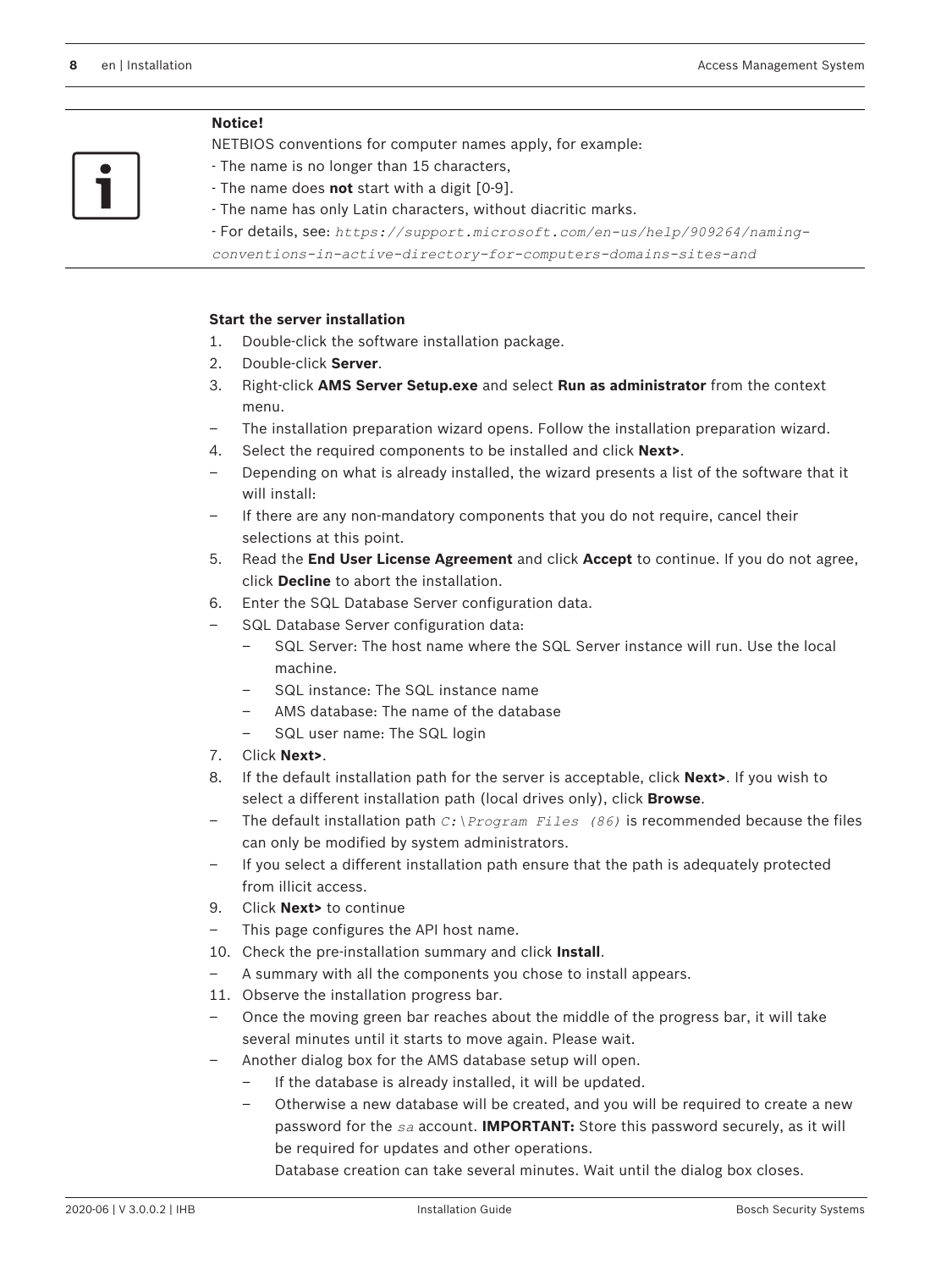- 12. After the operation is completed, click **Next>** and check the post installation summary.
- A summary with all the components that have been installed appears.
- 13. Click **Finish** to finish the installation.
- A dialog box requesting a restart will open. You must restart the computer to complete the installation of the system.
- 14. Click **Yes** to restart the PC.
- The PC restarts.
- 15. Check if the system is installed correctly (see **Checking if the system is installed**).
- If so, the first-time installation of the system application is completed. An icon for the system appears on the desktop.

#### **Logging on for the first time**

- 1. Double-click the application icon of the system on your Desktop.
- 2. Enter the default user name and password.
	- The default username and password is **Administrator**. Note that the password (but not the username) is case-sensitive.
- 3. Click **Log in**.
	- A dialog box requesting a password change appears.
	- When logging on for the first time you must change the password in the popup dialog.
- 4. Click **OK** to log on.

#### **Refer to**

- Checking if the system is installed, page 12
- Start the server update, page 17

# **3.3 Deactivate the firewall**

After successful installation of the server and before installing client workstations, deactivate the firewall. This allows client workstations and external MAC computers to connect to the server easily during initial configuration.

# **3.4 Installing client workstations**

#### **Before you begin**

- 1. Ensure that the hostname of the intended client workstation conforms to the rules specified in the notice box below.
- 2. Copy the installation package onto your intended client workstation.

### **Notice!**

- NETBIOS conventions for computer names apply, for example:
- The name is no longer than 15 characters,
	- The name does **not** start with a digit [0-9].
- The name has only Latin characters, without diacritic marks.
- For details, see: *https://support.microsoft.com/en-us/help/909264/naming-*

*conventions-in-active-directory-for-computers-domains-sites-and*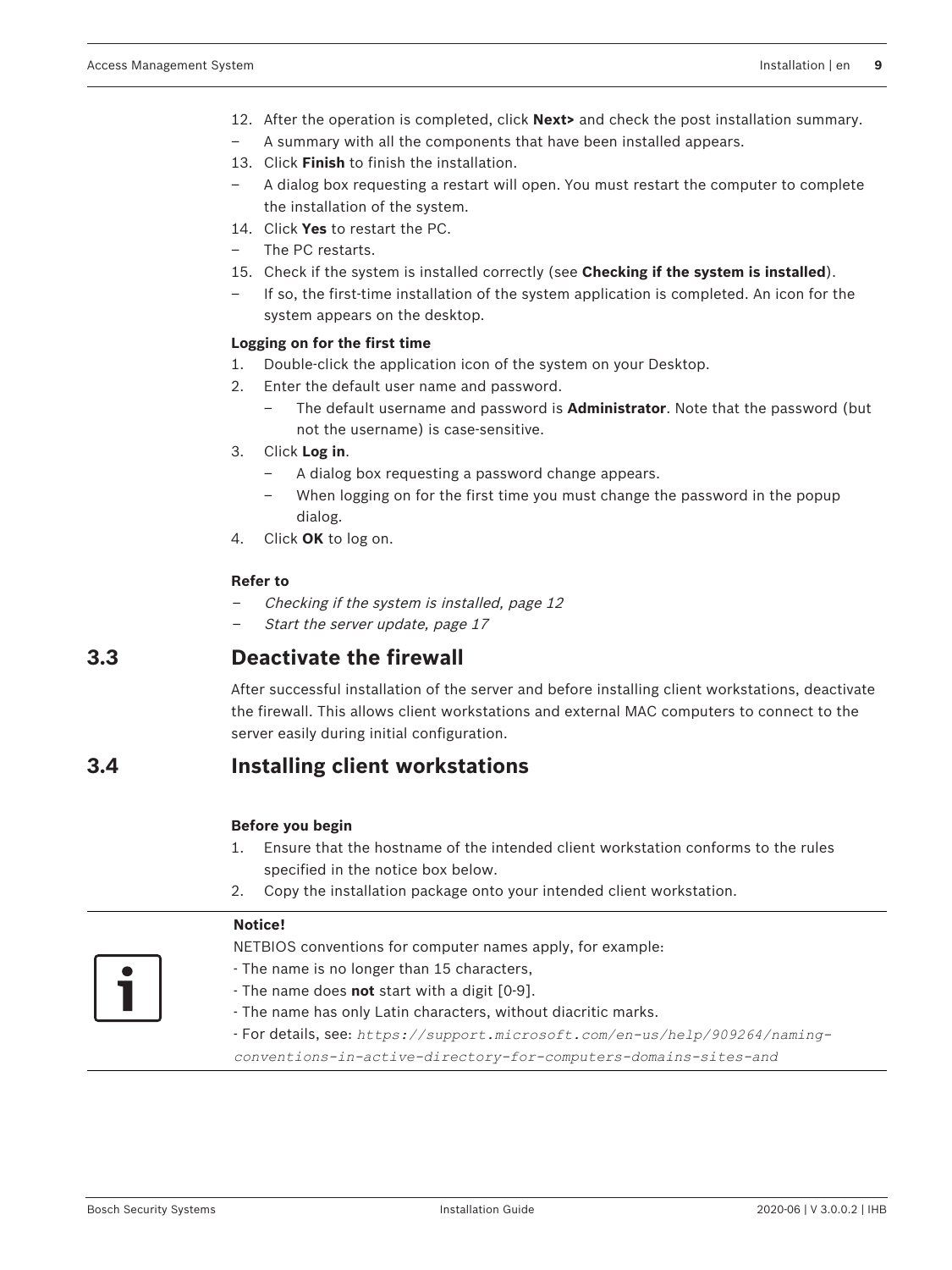#### **HTTPS certificates for client workstations**

The server of the system hosts several APIs. These APIs communicate via HTTPS and use a self-signed certificate. The server setup program creates this self-signed certificate and installs it on the server machine.

To enable secure communication between server and clients, the certificate from the server must be copied and imported manually on each client machine (see **Importing the HTTPS Certificate**).

#### **Importing the HTTPS certificate**

- 1. Go to *C:\Program Files (x86)\Bosch Sicherheitssysteme\Access Management System\Certificates\Access Management System Internal CA.cer*
- 2. Copy the certificate to the client machine.
- 3. In the client machine, double-click the certificate.
	- A certificate dialog box appears.
- 4. Click **Install Certificate**.
- The Certificate Import Wizard opens.
- 5. Select **Local Machine** (recommended) and click **Next>**.
- 6. Select **Place all certificates in the following store** to specify a location for the certificate (recommended).
- 7. Click **Browse**.
- A dialog box to select the certificate store opens.
- 8. Select *Trusted Root Certification Authorities* and click **OK** (recommended).
- The dialog box to select the certificate store closes.
- 9. Click **Next>** in the Certificate Import Wizard.
- 10. Click **Finish** to import the certificate.
	- The certificate import process is finished.

#### **Notice!**

If the HTTPS certificate is not installed, it will not be possible to start the application.

Note that you do not have to import the certificate to the server machine, as this is automatically done during the server installation. This applies to separate client workstations only.

#### **AMS API integration with BVMS**

To integrate the AMS API with BVMS (Bosch Video Management System) version 10.1 or later, import the self-signed certificate from the AMS server into the BVMS machine (see **Importing the HTTPS Certificate**).

#### **Start the client installation**

- 1. Double-click the software installation package.
- 2. Double-click **Client**.
- 3. Double-click **AMS Client Setup.exe**
	- The installation preparation wizard opens. Follow the installation preparation wizard.
- 4. Select the components that you want to install and click **Next>**.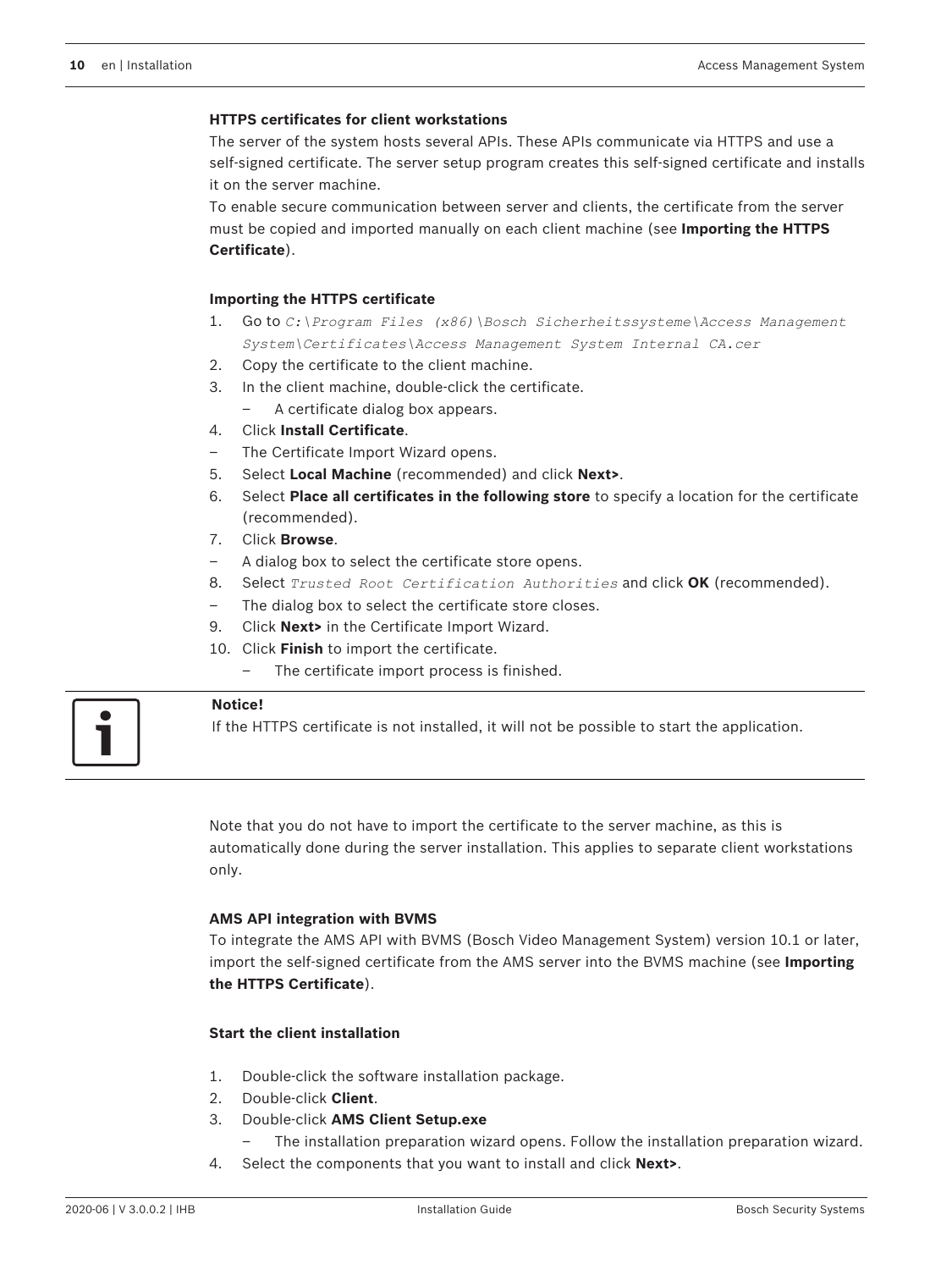- Depending on what is already available on the system, the wizard will select required Microsoft packages for Visual C++ and .NET.
- Optional components:
	- Client
	- Map View
- 5. Read the **End User License Agreement** and click **Accept** to continue. If you do not agree, click **Decline** to go back and cancel the operation.
- 6. If the default installation path regarding the client workstation is acceptable, click **Next>**. If you wish to select a different installation path (local drives only), click **Browse**.
- 7. Enter the server address. Address format: *<hostname>:4999/tcp*
- By default, the installation wizard installs the system client in the local *C: \Program Files (86)* folder.
- Files installed under the local *C:\Program Files (86)* folder can only be modified by users with administrator rights, therefore the default folder is strongly recommended.
- 8. If the default installation path regarding the Map View application is acceptable, click **Next>**.
- 9. If you wish to select a different installation path (local drives only), click **Browse**.
- 10. Enter the discovery address.
- By default, the installation wizard installs the Map View application in the local *C: \Program Files (86)* drive (recommended).
- The Map View application will connect to the discovery address to discover the endpoints of the system. This address is an URL containing the server name and the port number where the discovery endpoint is hosted.
- 11. Check the pre-installation summary and click **Install**.
- A summary with all the components you chose to install appears.
- 12. Observe the installation progress bar.
- Wait until the operation is completed.
- 13. After the operation is completed, click **Next>** and check the post installation summary.
- A summary of all installed components appears.
- 14. Click **Finish** to finish the installation.
- 15. Restart the computer.
- 16. Check if the system is installed (see **Checking if the system is installed**).
- If the installation of the AMS client and the Map View is complete, both application icons appear on the desktop. The default username and password is **Administrator**. Note that the password (but not the username) is case-sensitive.

### **Before starting the client**

Before logging on to the client, you need to configure the client workstation on the server. Follow the procedure below:

- 1. Start the client on the server machine.
- 2. Click **Configuration>Device Data**
- A new dialog box opens.
- 3. In the top toolbar select the **Workstations** icon.
- 4. In the top toolbar select the **New** icon.
- 5. In the **Workstation** tab fill in the empty fields.
- The fields:
	- **Name**: Insert the host name of the client workstation (mandatory)
	- **Description**: Insert a description (optional)
	- **Login via reader:** Perform the login via the reader (optional)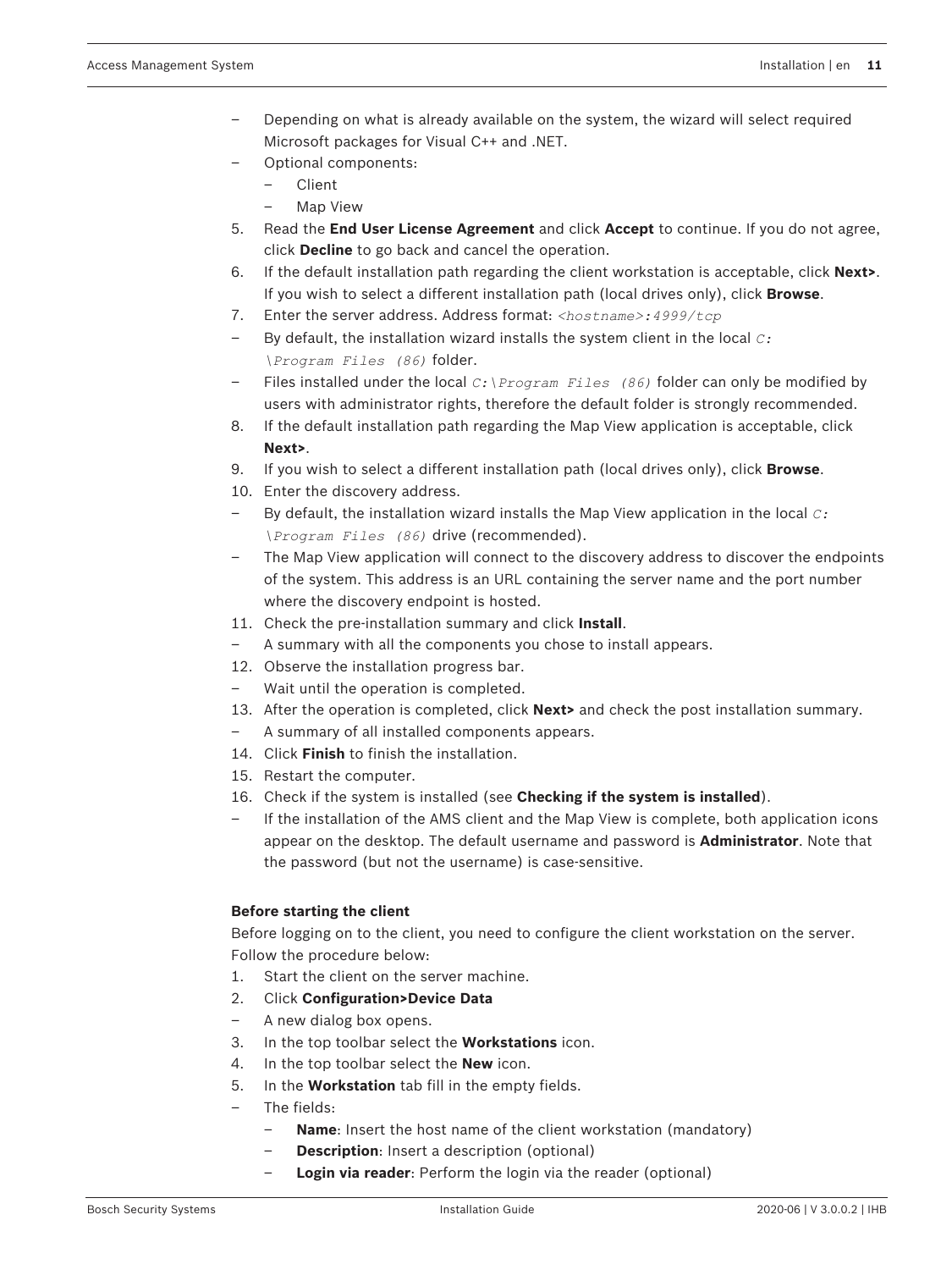- **Automatic Logout after: X seconds** (optional). Set an automatic log out if you want the application to log out automatically after a specific amount of time
- Note that the underlined fields are mandatory.
- 6. In the top toolbar click the **Save** icon to save the changes.
- You can now log on from the client workstation.

#### **Logging on for the first time**

- 1. Double-click the application icon on your Desktop.
- 2. Enter the default user name and password.
	- The default username and password for both client applications is **Administrator**. Note that the password (but not the username) is case-sensitive.
- 3. Click **Log on**.
	- When logging on for the first time you must change the password. A dialog box appears.
- 4. Click **OK** to enter a new password in the next dialog box.
	- Use a strong password of at least 8 characters.
- 5. Enter your new password and click **Change**. Click **Cancel** to cancel the password change. – A dialog box confirming the password change appears.
- 6. Click **OK** to log on.



#### **Notice!**

Both the server and the client must be of the same AMS version. Do not try to access the server from a client of a different AMS version.

#### **Refer to**

- Checking if the system is installed, page 12
- Importing the HTTPS certificate, page 10

# **3.5 Checking if the system is installed**

#### **Checking if the system is installed**

The system is installed if:

- The icons of the system are visible on the desktop.
- The following services are in the Windows Services application (**Start** > **Search** > *service.msc*): DMS, MAC Access PI, Identity service, MAP API, State API.
- The system is in the default installation path: *C:\Program Files (x86)\Bosch Sicherheitssysteme\Access Management System\*

### **3.6 Using custom certificates**

AMS APIs can be configured to use different certificates instead of using the self-signed certificates that are automatically created during the setup.

This is useful when an organization already has a public key infrastructure (PKI) that has its own Certificate Authority (CA).

#### **3.6.1 Preconditions**

– Have a trusted root certificate file.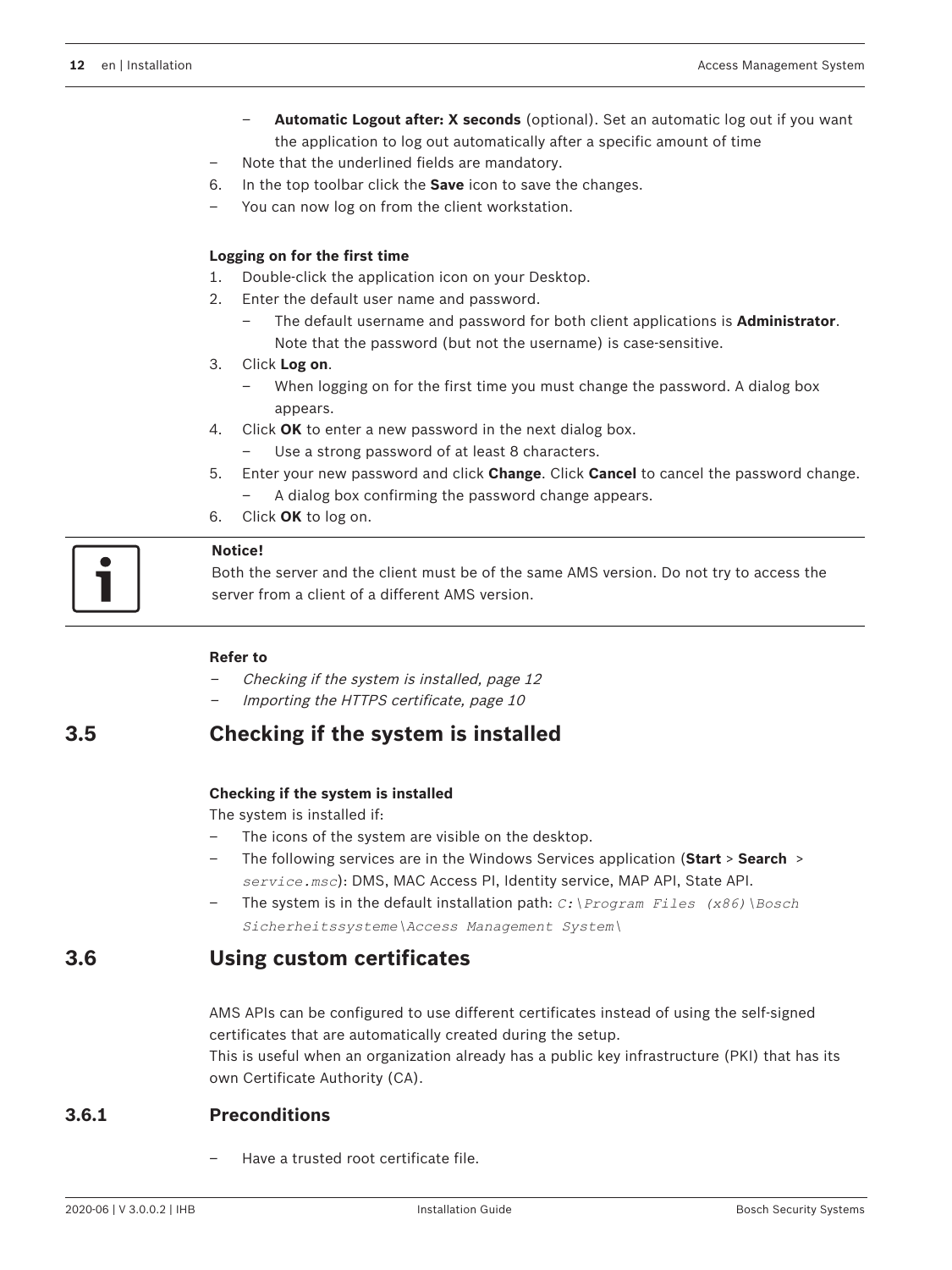### – The public and private parts of the certificate have to be placed on the AMS server directory

*C:\Program Files (x86)\Bosch Sicherheitssysteme\Access Management System \Certificates*

#### Examples of public and private parts of a certificate:

- *Access Management System Test CA.cer* (public part)
- *CustomRootTestCA.pfx* (private part)

#### **3.6.2 Using custom certificates**

#### **Open a PowerShell session**

Run PowerShell as Administrator on the AMS server in the folder: *C: \Program Files (x86)\Bosch Sicherheitssysteme\Access Management System \Certificates*

#### **Remove the installed certificates**

- 1. Remove the certificates that were installed during the AMS installation.
- 2. Execute: *"RemoveAceApiCertificates.ps1"* in the opened PowerShell session.

#### **Edit the script for API-Certificate creation**

- 1. Open the PowerShell file *"CreateAceApiCertificatesFromOwnRoot.ps1"* in a text editor and change the following file names to the names of your custom certificates:
- *CustomRootTestCA.pfx*
- *Access Management System Test CA.cer*
	- Note that each file name appears only once in the script.
- 2. Save the changes.

#### **Run the script for API-Certificate creation**

- 1. Execute: *"CreateAceApiCertificatesFromOwnRoot.ps1"* in the PowerShell session that you opened above.
- 2. Enter the password for the private certificate.
- The necessary API certificates are created and installed:
- The root certificate is installed.

#### **Verify the installation of the certificates in Windows Certificates for Current User and Local Computer**

The certificate is installed if:

- The root certificate is installed under *Current User Personal Certificates, Trusted Root Certificates* and under *Local Computer Trusted Root Certificates*
- The API-Certificates are installed under *Local Computer Personal Certificates*

#### **Update the Thumbprint app settings for each API**

For each API, the thumbprint must be updated.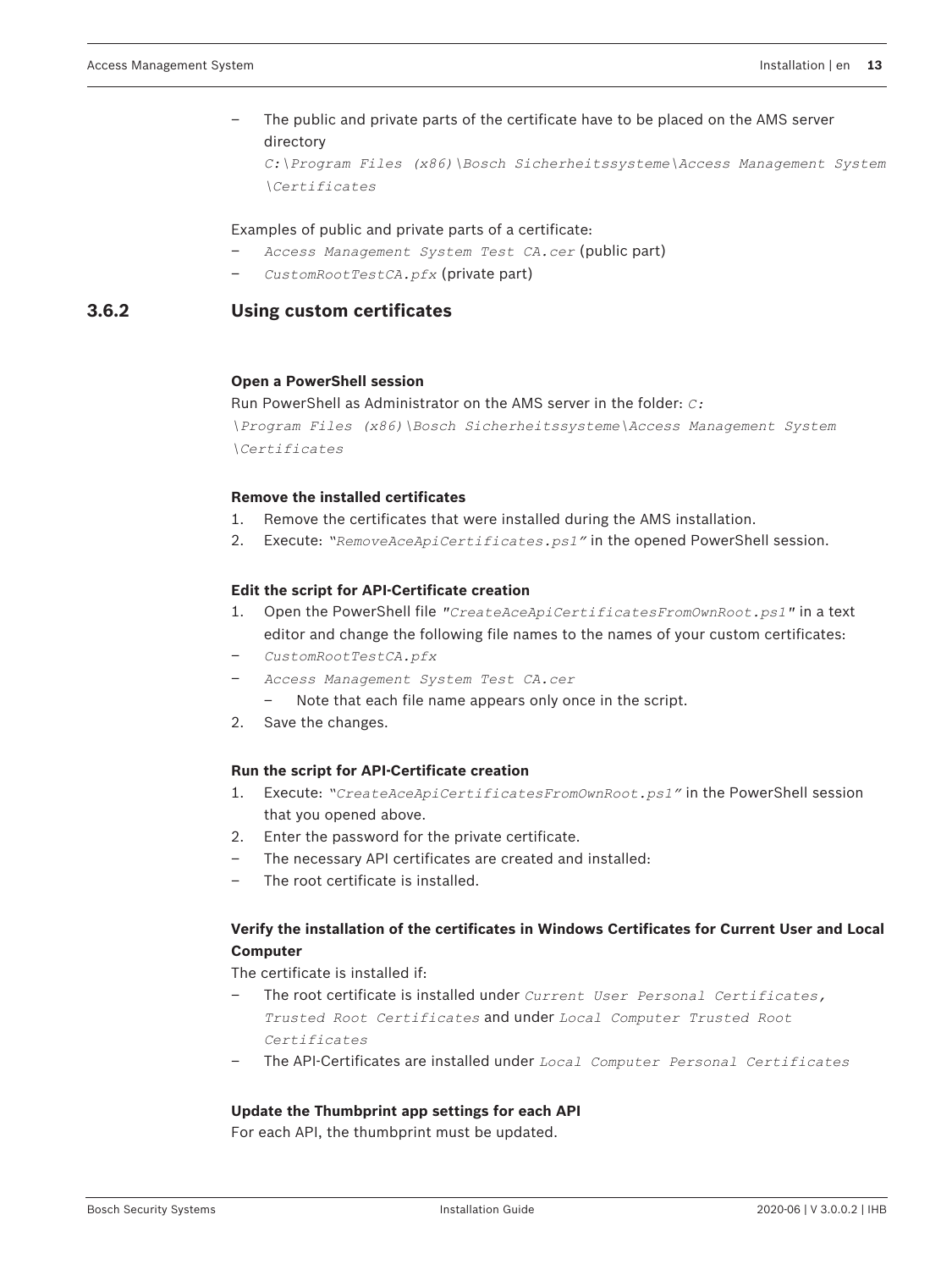| Access API | 1. | Open C: \Program Files (x86) \Bosch Sicherheitssysteme                       |
|------------|----|------------------------------------------------------------------------------|
|            |    | \Access Management System\Access API                                         |
|            | 2. | Exchange the values in the file appsettings. ison, line                      |
|            |    | "Thumbprint":                                                                |
|            | 3. | <b>Open Certificates Local Computer &gt; Personal &gt; Certificates &gt;</b> |
|            |    | Friendly Name: Access Management System Access API                           |
|            | 4. | Select and open the installed certificate "Access Management"                |
|            |    | System Access API"> Details                                                  |
|            | 5. | Scroll down in the list to "Thumbprint"                                      |
|            | 6. | Select Thumbprint.                                                           |
|            | 7. | Copy the displayed Thumbprint (e.g. $"da"$ ).                                |
|            | 8. | Paste the Thumbprint without spaces into the appsettings. json               |
|            |    | file, in C: \Program Files $(x86)$ \Bosch Sicherheitssysteme                 |
|            |    | \Access Management System\Access API                                         |
|            |    | (e.g. "Thumbprint":                                                          |
|            |    | "53d3588285bd570c9799e883b27ef1b139ba28da")                                  |
|            |    |                                                                              |
|            |    |                                                                              |

| Map API | 1. | Open $C:$ Program Files (x86) Bosch Sicherheitssysteme                       |
|---------|----|------------------------------------------------------------------------------|
|         |    | \Access Management System\Map API                                            |
|         | 2. | Exchange the values in the file appsettings. ison, line                      |
|         |    | "Thumbprint":                                                                |
|         | 3. | <b>Open Certificates Local Computer &gt; Personal &gt; Certificates &gt;</b> |
|         |    | <b>Friendly Name:</b> Access Management System Map API                       |
|         | 4. | Select and open the installed certificate "Access Management"                |
|         |    | System Map API"> Details                                                     |
|         | 5. | Scroll down in the list to "Thumbprint".                                     |
|         | 6. | Select Thumbprint.                                                           |
|         | 7. | Copy the displayed Thumbprint (e.g. $"e8"$ ).                                |
|         | 8. | Paste the Thumbprint without spaces into the appsettings. json               |
|         |    | file, in C:\Program Files (x86)\Bosch Sicherheitssysteme                     |
|         |    | \Access Management System\Map API                                            |
|         |    | (e.g. "Thumbprint":                                                          |
|         |    | "3cef0c43be36ee01d8a6ea2f59f170cde96168e8")                                  |
|         |    |                                                                              |
|         |    |                                                                              |

| States API |    | Open C: \Program Files (x86) \Bosch Sicherheitssysteme       |
|------------|----|--------------------------------------------------------------|
|            |    | \Access Management System\States API                         |
|            |    | Exchange the values in the file appsettings. json, line      |
|            |    | "Thumbprint":                                                |
|            | 3. | Open Certificates Local Computer > Personal > Certificates > |
|            |    | Friendly Name: Access Management System States API           |
|            | 4. | Select and open the installed certificate "Access Management |
|            |    | System States API"> Details                                  |
|            |    |                                                              |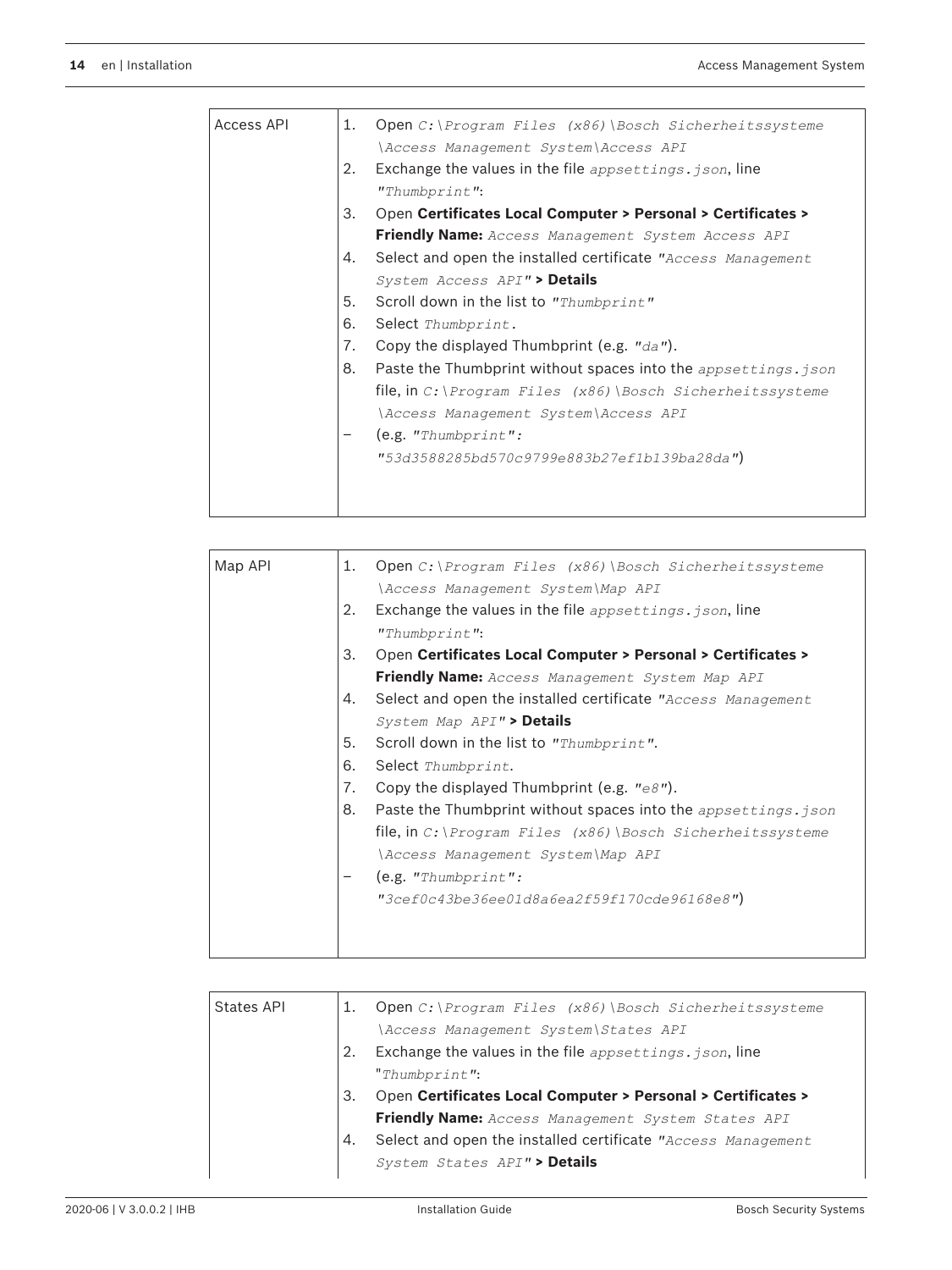| 5. | Scroll down in the list to "Thumbprint".                       |
|----|----------------------------------------------------------------|
|    |                                                                |
| 6. | Select Thumbprint.                                             |
| 7. | Copy the displayed Thumbprint (e.g. $"e2"$ ).                  |
| 8. | Paste the Thumbprint without spaces into the appsettings. json |
|    | file, in C: \Program Files $(x86)$ \Bosch Sicherheitssysteme   |
|    | \Access Management System\States API                           |
|    | (e.g. "Thumbprint":                                            |
|    | "37c0bb09d4cab985b620da1c667597ef43b5f8e2"                     |
|    |                                                                |
|    |                                                                |
|    |                                                                |

| Identity Server: | 1.                | Open $C:$ Program Files (x86) Bosch Sicherheitssysteme         |
|------------------|-------------------|----------------------------------------------------------------|
|                  |                   | \Access Management System\Identity Server                      |
|                  | 2.                | Exchange the values in the file $_{appsettings. json,}$ line   |
|                  |                   | "Thumbprint":                                                  |
|                  | 3.                | Open Certificates Local Computer > Personal > Certificates >   |
|                  |                   | Friendly Name: Access Management System Identity Server        |
|                  | 4.                | Select and open the installed certificate "Access Management"  |
|                  |                   | Identity Server"> Details                                      |
|                  | 5.                | Scroll down in the list to "Thumbprint".                       |
|                  | 6.                | Select Thumbprint.                                             |
|                  | 7.                | Copy the displayed Thumbprint.                                 |
|                  | 8.                | Paste the Thumbprint without spaces into the appsettings. json |
|                  |                   | file, in C: \Program Files (x86) \Bosch Sicherheitssysteme     |
|                  |                   | \Access Management System\Identity Server                      |
|                  | 9.                | Paste the Thumbprints of the other API's in the corresponding  |
|                  |                   | Thumbprint entry fields in this file as well.                  |
|                  | $\qquad \qquad -$ | Example:                                                       |
|                  |                   | For "Name": "AccessApi"                                        |
|                  |                   | "Thumbprint":                                                  |
|                  |                   | "53d3588285bd570c9799e883b27ef1b139ba28da"                     |
|                  |                   | For "Name": "MapApi"                                           |
|                  |                   | "Thumbprint":                                                  |
|                  |                   | "3cef0c43be36ee01d8a6ea2f59f170cde96168e8"                     |
|                  |                   | For "Name": "StatesApi"                                        |
|                  |                   | "Thumbprint":                                                  |
|                  |                   | "37c0bb09d4cab985b620da1c667597ef43b5f8e2"                     |
|                  |                   |                                                                |
|                  |                   |                                                                |
|                  |                   |                                                                |

#### **Stopping and starting services**

- 1. Open Windows services.
- 2. Right-click the following services and select "Stop" after each one of them:
- Access Management System Access API
- Access Management System Identity Server
- Access Management System Map API
- Access Management System Sates API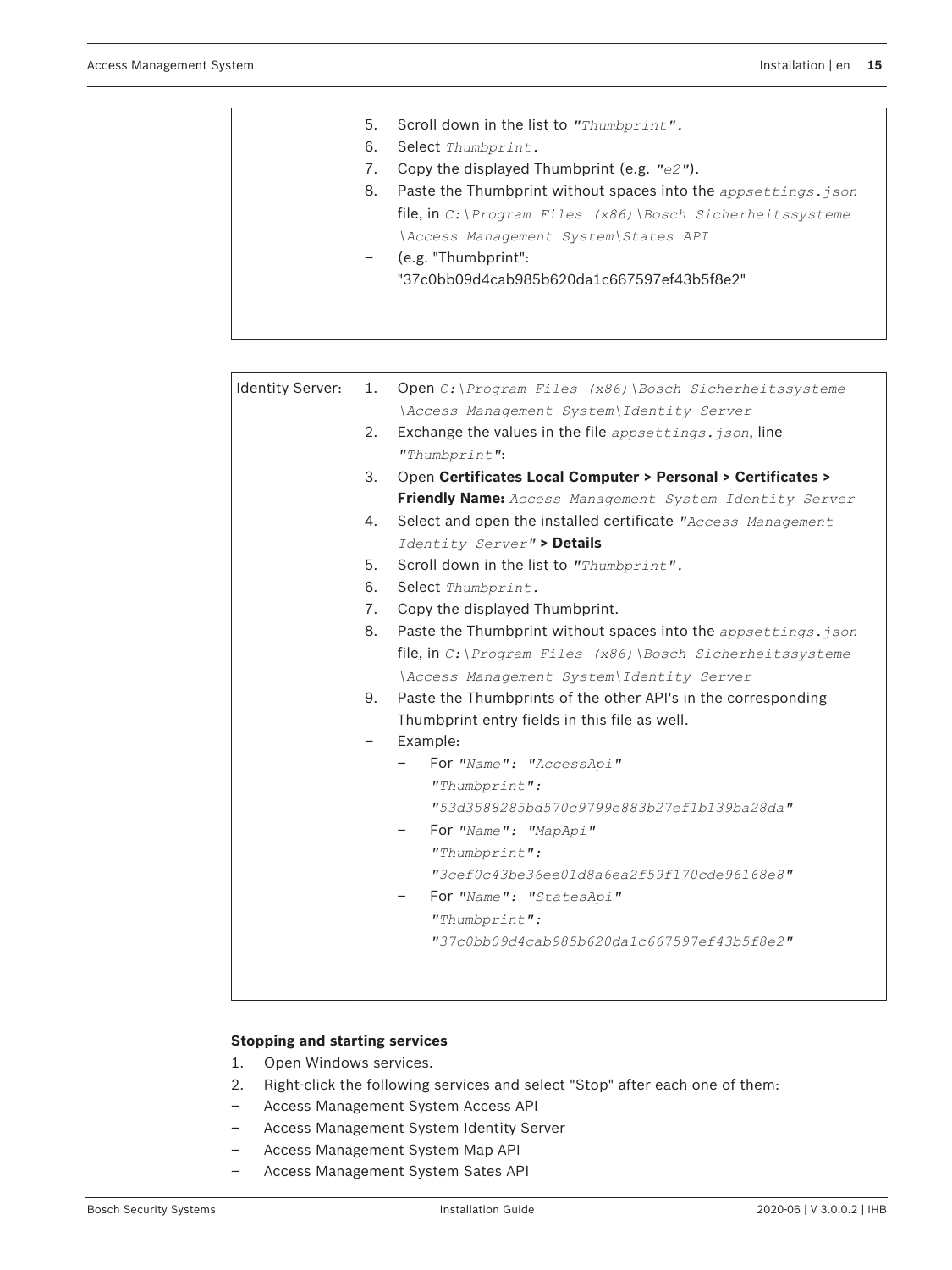– After all four services are stopped, right-click the same services again and select **Start** after each one of them.

#### **Installing the Root Certificate on the client machine**

- 1. Use Windows file Manager to copy your root certificate *"Access Management System Test CA.cer"* and paste it in the client machine, where the client application "Map View" and "AMS" (Dialog Manager) are installed. For example, paste it in the Downloads folder.
- 2. Install the Root Certificate:
- In the File Manager, right-click the **certificate file** and select **Install Certificate > Current User > Next >** Select **"Place all certificates in the following store" > Browse >** Select **"Trusted Root Certification Authorities" > Next > Finish > OK**

#### **Testing the API certificates on the client machine.**

The API-Certificates have to be tested on the client machine, where the client application Map View and AMS (Dialog Manager) are installed.

On the client machine, start the Google Chrome browser.

– To test the Identity Server, enter the following address: *https://*

*[ServerHostname]:44333/.well-known/openid-configuration*

- Right-click the website information Lock-icon > Verify "Certificate (Valid)" and check if the correct certificate is being used under "Issued by"
- To test the Access API, enter the following address: *https://*

*[ServerHostname]:44347/swagger*

- Right-click the website information Lock-icon > Verify "Certificate (Valid)" and check if the correct certificate is being used under "Issued by"
- To test the States API, enter the following address: *https://*

*[ServerHostname]:62901/swagger*

- Right-click the website information Lock-icon > Verify "Certificate (Valid)" and check if the correct certificate is being used under "Issued by".
- To test the Map API, enter the following address: *https://[ServerHostname]:61801/ \$metadata*
	- Right-click the website information Lock-icon > Verify "Certificate (Valid)" and check if the correct certificate is being used under "Issued by"

#### **Using the certificate in AMS.**

Start the Map View application on the Client Machine and log on.

# **3.7 Troubleshooting**

If the installation fails the progress bar turns red. Additional error text may be displayed. Click **Next>** to proceed to the summary page that will display which component has failed.

# **3.8 Updating the system**

#### **Before you begin**

1. Log on to the server machine.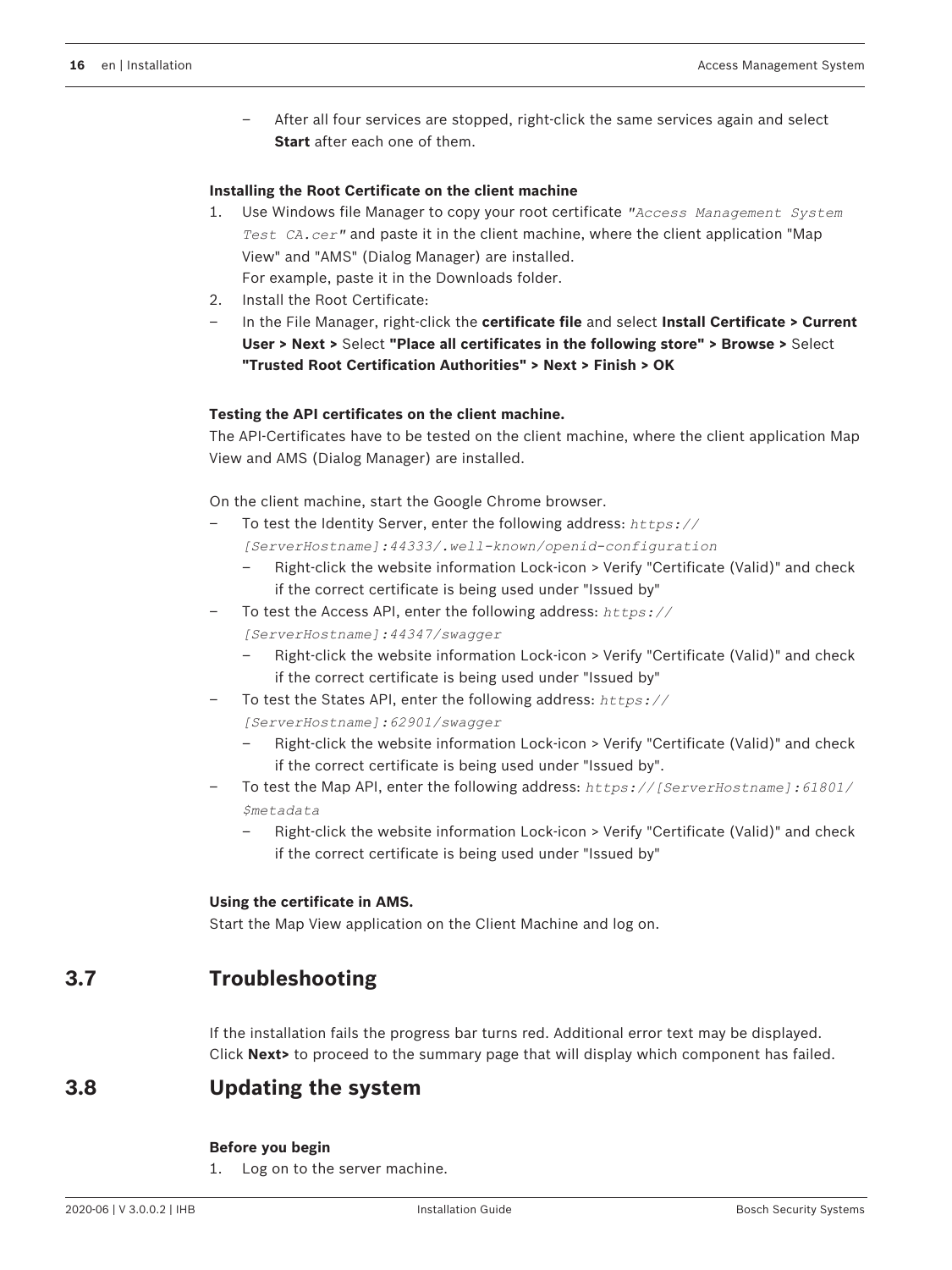- 2. Check if the previous version of the system is installed (see **Checking if the system is installed**).
- 3. Copy the new installation package into your server machine.

#### **Notice!**

Both the server and the client must be of the same AMS version. Do not try to access the server from a client of a different AMS version.

#### **Start the server update**

- 1. Double-click the new version of the software installation package.
- 2. Select the interface language.
- 3. Double-click **Server**.
- 4. Right-click **AMS Server Setup.exe** and select **Run as administrator** from the context menu.
- The installation preparation wizard opens.
- Select the components that you desire to update and click **Next>**.
- Depending on what is already available, the wizard marks the components that can be updated by default.
- You can choose whether to update or skip the update of components.
- Components that cannot be updated will be marked as **Skip** by default.
- 5. Read the **End User License Agreement** and click **Accept** to continue. If you do not agree, click **Decline** to go back and cancel the operation.
- 6. Enter the SQL Database Server configuration data.
- SQL Database Server configuration data:
	- SQL Server: The host name where the SQL Server instance runs i.e., the local machine (recommended)
	- SQL instance: The SQL instance name
	- AMS database: The name of the database
	- SQL user name: The SQL login
- 7. Click **Next>**.
- The next dialog shows the installation path where the server of the system will be kept.
- By default, the installation wizard installs the server of the system in the local *C: \Program Files (86)* drive (recommended).
- Files installed under the local *C:\Program Files (86)* drive can only be modified by users with administrator rights. This offers security by ensuring that users without administrator rights cannot modify files related to the system.
- 8. Click **Next>** to continue.
- 9. Check the pre-update installation summary and click **Install**.
- A summary with all the components you chose to update appears.
- 10. Observe the installation progress bar.
- Once the moving green bar reaches about the middle of the progress bar, it will take several minutes until it starts to move again. Please wait.
- Another dialog box for the AMS database setup will open.
	- If the database is already installed, it will be updated.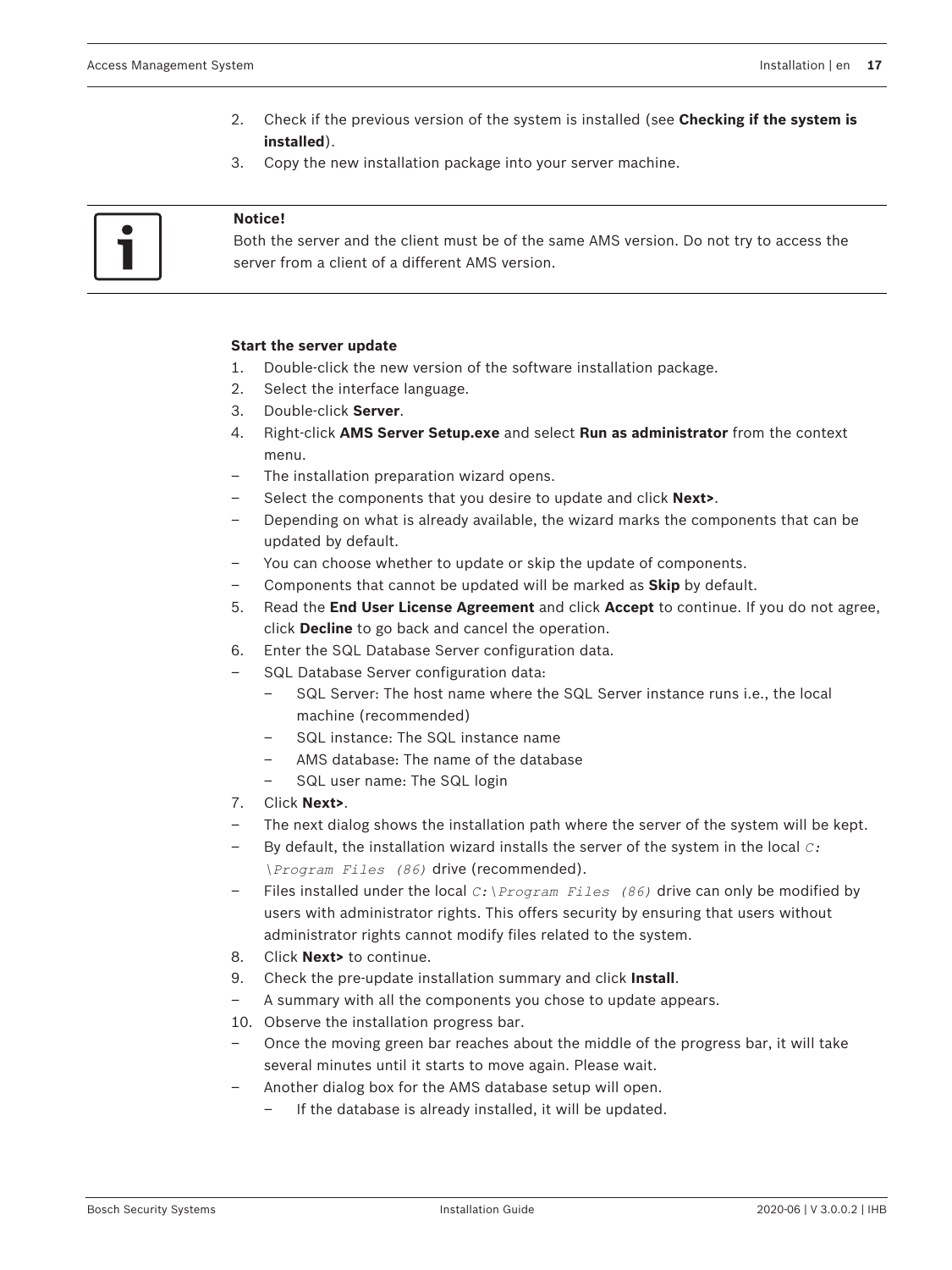- Otherwise a new database will be created, and you will be required to create a new password for the *sa* account. **IMPORTANT:** Store this password securely, as it will be required for updates and other operations.
	- Database creation can take several minutes. Wait until the dialog box closes.
- 11. After the operation is completed, click **Next>** and check the post-update installation summary.
- A summary with all the components that have been updated appears.
- 12. Click **Finish** to finish the installation of the updated version of the system.
- 13. Restart the PC (recommended).
- The PC restarts.
- 14. Check if the system is installed (see **Checking if the system is installed**).
- If so, the installation of the updated version of the system application is completed.
- The default username and password is **Administrator**. Note that the password (but not the username) is case-sensitive.

#### **Start the client update**

- 1. Double-click the new version of the software installation package.
- 2. Select the interface language.
- 3. Double-click **Client**.
- 4. Right-click **AMS Client Setup.exe** and select **Run as administrator** from the context menu.
- The installation preparation wizard opens.
- Select the components that you desire to update and click **Next>**.
- Depending on what is already available, the wizard marks the components that can be updated by default.
- You can choose whether to update or skip the update of components:
- Components that cannot be updated will be marked as **Skip** by default.
- 5. Read the **End User License Agreement** and click **Accept** to continue. If you do not agree, click **Decline** to go back and cancel the operation.
- The next dialog shows the installation path where the client of the system will be kept.
- By default, the installation wizard installs the client of the system in the local *C: \Program Files (86)* drive (recommended).
- Files installed under the local *C:\Program Files (86)* folder can only be modified by users with administrator rights.
- 6. Enter the server address. Address format: *<hostname>:4999/tcp*
- 7. Click **Next>** to continue.
- The next dialog shows the installation path where the Map View application of the system will be kept.
- By default, the installation wizard installs the Map View application of the system in the local *C:\Program Files (86)* drive (recommended).
- 8. Enter the discovery address.
- The Map View application will connect to the discovery address to discover the endpoints of the system. This address is an URL containing the server name and the port number where the discovery endpoint is hosted.
- 9. Check the pre-update installation summary and click **Install**.
- A summary with all the components you chose to update appears.
- 10. Observe the installation progress bar.
- Wait until the operation is completed.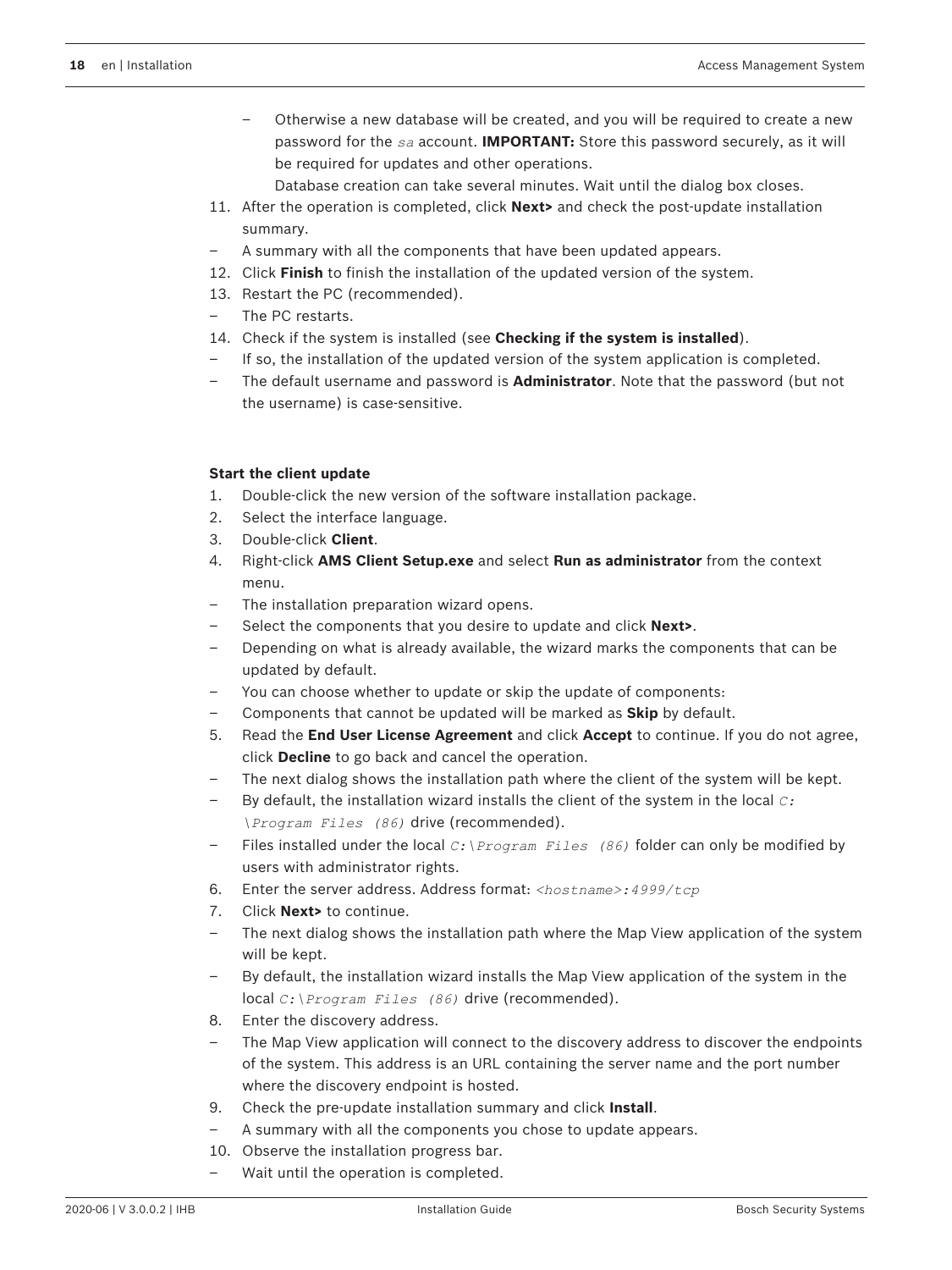- 11. After the operation is completed, click **Next>** and check the post-update installation summary.
- A summary with all the components that have been updated appears.
- 12. Click **Finish** to finish the installation of the updated version of the system.
- 13. Restart the PC (recommended).
- The PC restarts.
- 14. Check if the system is installed (see **Checking if the system is installed**).
- If so, the installation of the updated version of the system application is completed.
- The default username and password is **Administrator**. Note that the password (but not the username) is case-sensitive.

#### **Refer to**

Checking if the system is installed, page 12

# **3.9 Uninstalling**

To remove the software of the system, follow the steps below:

#### **Uninstalling the server**

- 1. Click the Windows **Start** button.
- 2. Search **Control Panel** and double-click to open it.
- 3. Follow the path: **Programs** > **Programs and Features** > **Uninstall a program**
- A list of installed programs opens.
- 4. Right-click **Access Management System** - **Server** and select **Uninstall** from the context menu.
- The uninstallation wizard of the system opens.
- 5. Select the components that you want to uninstall and click **Next>**. Click **Cancel** to cancel the process.
- You can choose whether to uninstall or skip components. Most components are mandatory and cannot be skipped.
- 6. Select the components that you want to uninstall and click **Next>**. After entering the **SQL password**, click **Test Server.**
- SQL Database Server configuration data:
	- SQL Server: The host name where the SQL Server runs i.e., the local machine
		- SQL instance: The SQL instance name.
		- AMS database: The name of the database that you created.
		- SQL user name: The SQL login that you created.
		- SQL password: The SQL password that you created for the SQL login.
- 7. Click **Next>**.
- 8. Observe the uninstallation progress bar.
- 9. After the operation is completed, click **Next>** and check the post-uninstallation summary.
- A summary with all the components that were uninstalled or skipped will appear.
- 10. Click **Finish** to finish the server uninstallation.
- The uninstallation wizard closes.
- The system disappears from the installed programs list.
- The icon of the system disappears from the desktop.

#### **Uninstalling the client**

1. Click the Windows **Start** button.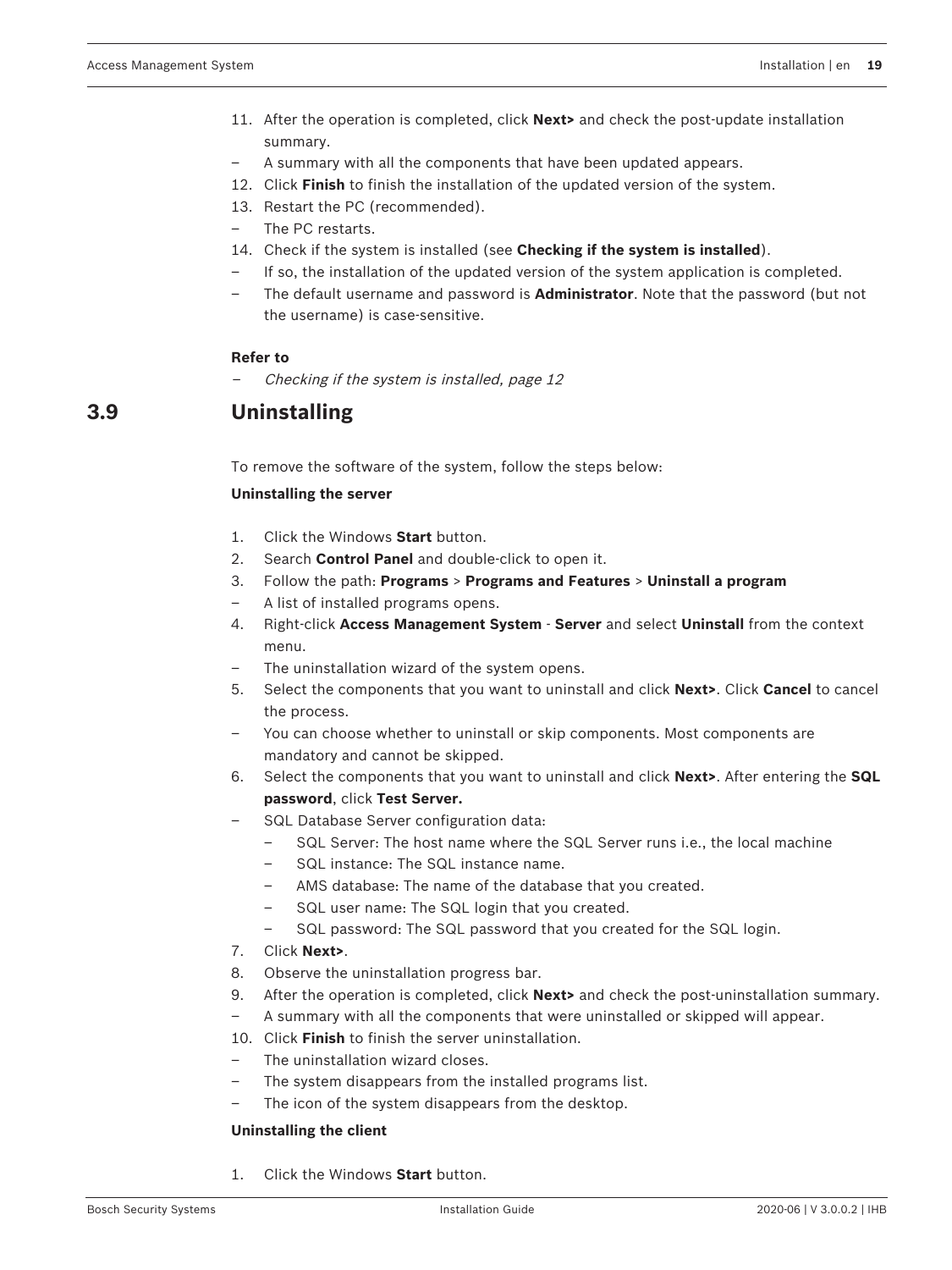- 2. Search **Control Panel** and double-click to open it.
- 3. Follow the path: **Programs** > **Programs and Features** > **Uninstall a program**
- A list of installed programs opens.
- 4. Right-click **Access Management System** - **Client** and select **Uninstall** from the context menu.
- The uninstallation wizard of the system opens.
- 5. Select the components that you want to uninstall and click **Next>**. Click **Cancel** to cancel the process.
- You can choose whether to uninstall or skip components. Most components are mandatory and cannot be skipped.
- 6. Observe the uninstallation progress bar.
- 7. After the operation is completed, click **Next>** and check the post-uninstallation summary.
- A summary with all the components that were uninstalled or skipped will appear.
- 8. Click **Finish** to finish the client uninstallation.
- The installation wizard closes.
- The system disappears from the programs list.
- The icon of the system disappears from the desktop.
- To complete the deinstallation process, delete the folder *C:*

\*Program Files (x86)\Bosch Sicherheitssysteme*\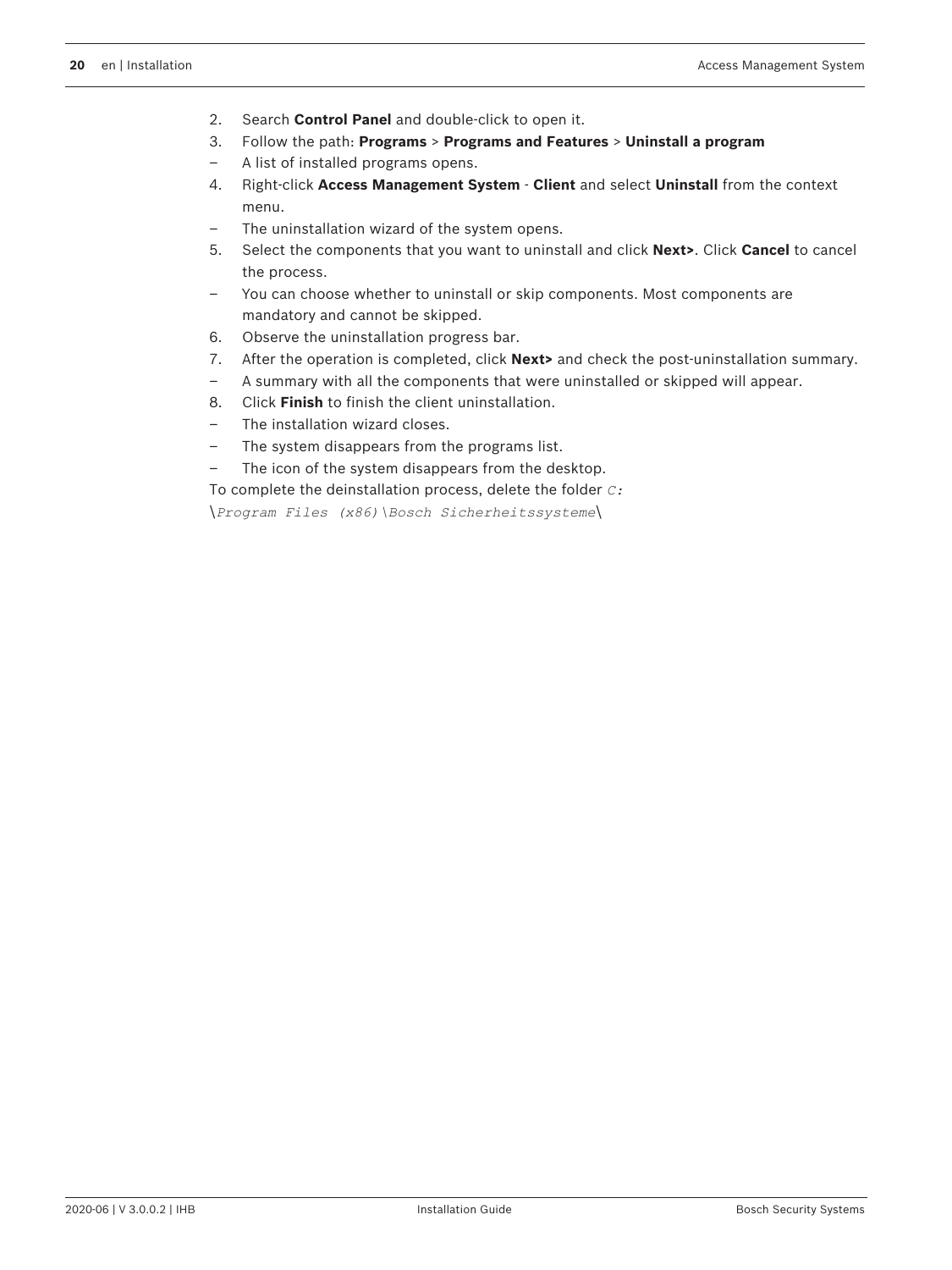$\bullet$ 

# **4 Technical data**

# **Notice!**

Both the server and the client must be of the same AMS version. Do not try to access the server from a client of a different AMS version.